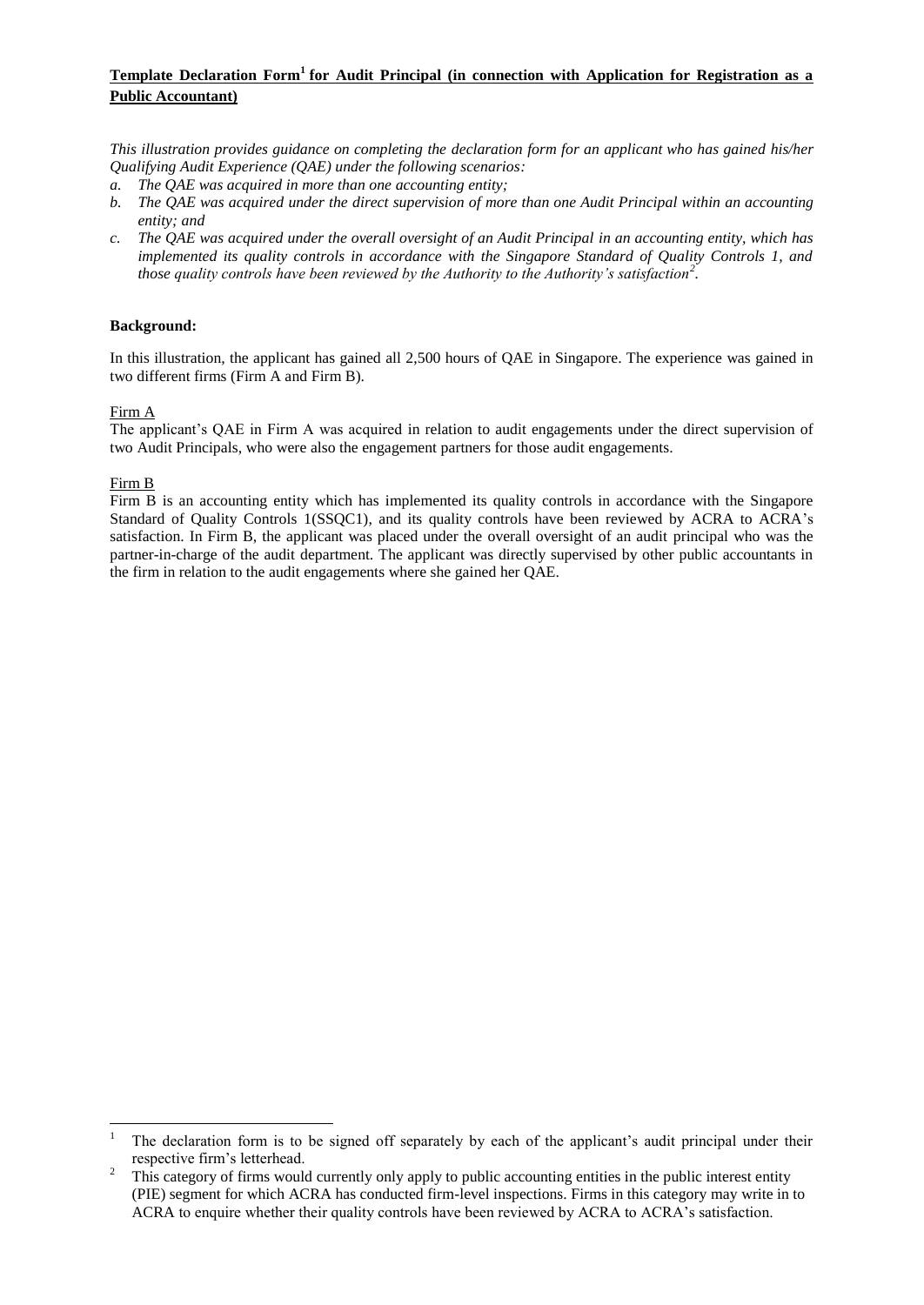

\_\_\_\_\_\_\_\_\_\_\_\_\_\_\_\_\_\_\_\_\_\_\_\_\_\_\_\_\_\_\_\_\_\_\_\_\_\_\_\_\_\_\_\_\_\_\_\_\_\_\_\_\_\_\_\_\_\_\_\_\_\_\_\_\_\_\_\_\_\_ **Firm A**  Chartered Accountants & Business Consultants

Firm A, 85 Greenbank Road, #02-10 Humboldt Towers, Singapore 805960

## To: ACRA

1. I certify that **Jane Ng** of **S1234567A** has completed the following hours of Qualifying Audit Experience (QAE) and has independently and competently performed the key audit functions to my satisfaction as an Audit Principal during the specified periods:

| Hours of Qualifying Audit Experience (QAE)                                                                                                   | Period experience was acquired |                |
|----------------------------------------------------------------------------------------------------------------------------------------------|--------------------------------|----------------|
| <b>Completed</b>                                                                                                                             | From                           | T <sub>0</sub> |
| $\overline{\text{in}}$<br>hours of experience<br><b>500</b><br>audit<br>an<br>a.<br>management role (performing the key audit<br>functions). | 01/10/2012                     | 30/04/2013     |
| N/A hours of experience in an audit quality<br>b.<br>review role.                                                                            | N/A                            | N/A            |
| N/A hours of experience in an audit technical<br>c.<br>role.                                                                                 | N/A                            | N/A            |
| <b>Total number of QAE hours gained</b>                                                                                                      | 500 hours                      |                |

- 2. By signing this form, I
	- a. declare that the information submitted is true and correct and to the best of my knowledge. I am aware that I may be liable to disciplinary action if I knowingly submit any false or misleading information in this form;
	- b. confirm that I have met the requirements to be an Audit Principal<sup>3</sup> as set out under the Accountants (Public Accountants) Rules during the period of qualifying audit experience undertaken by the applicant; and
	- c. acknowledge that the Accounting and Corporate Regulatory Authority may contact me to verify any of the information provided.

*SarinahMajid*

**Name of Audit Principal:** Sarinah Majid **PA Registration Number:** 00968 **Designation:** Audit Partner **Date:** 6 January 2015

<sup>&</sup>lt;sup>2</sup><br>3 Public Accountants who are audit principals must have at least 5 years of experience in public practice and must not be subject to any of the orders as set out in paragraph 6A(2)(b) of the Second Schedule to the Accountants (Public Accountants) Rules. Please refer to paragraph 6A of the same Rules for further details on the requirements.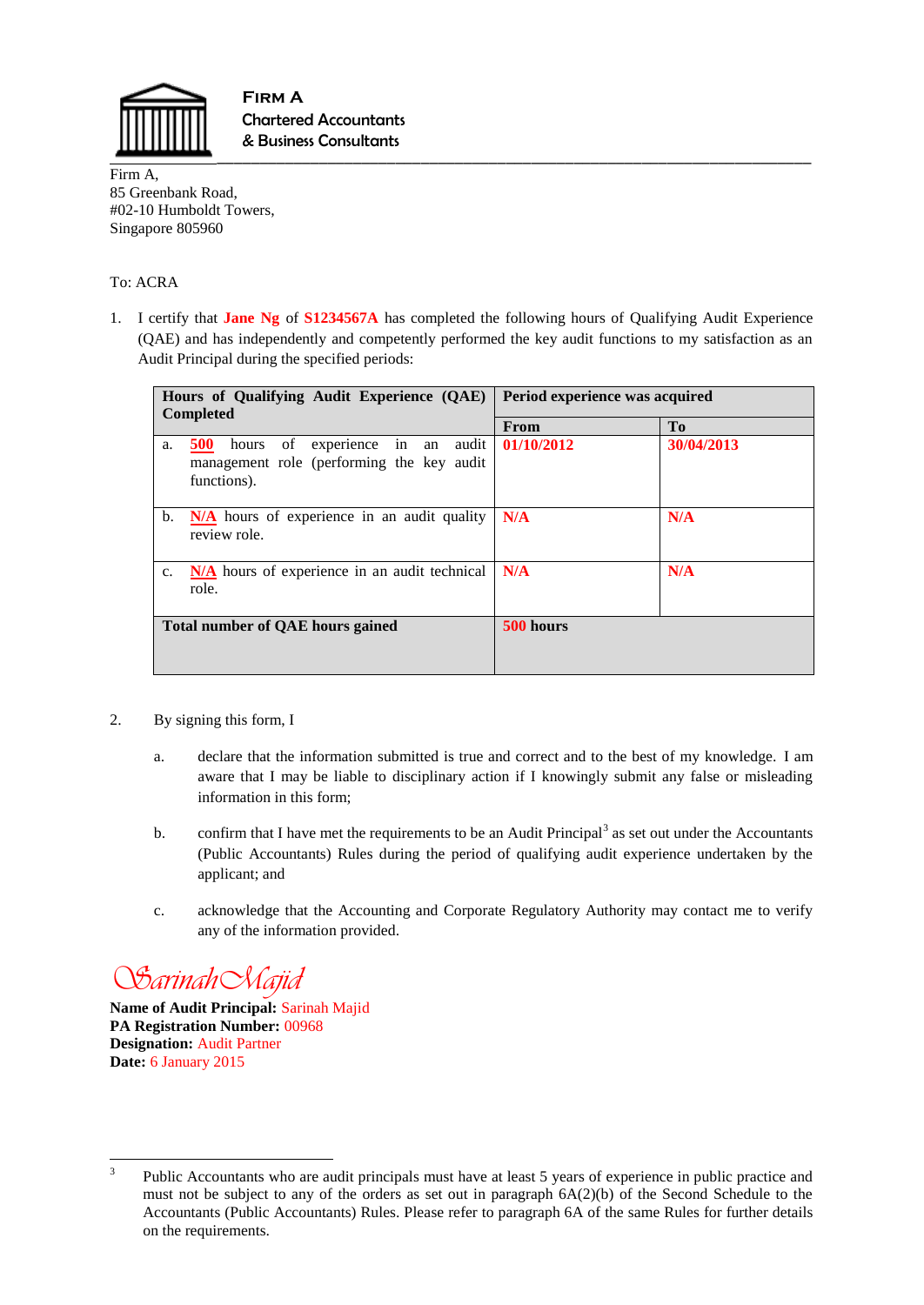

To: ACRA

\_\_\_\_\_\_\_\_\_\_\_\_\_\_\_\_\_\_\_\_\_\_\_\_\_\_\_\_\_\_\_\_\_\_\_\_\_\_\_\_\_\_\_\_\_\_\_\_\_\_\_\_\_\_\_\_\_\_\_\_\_\_\_\_\_\_\_\_\_\_\_\_\_\_\_\_\_\_\_\_\_\_ **Firm A**  Chartered Accountants & Business Consultants

Firm A, 85 Greenbank Road, #02-10 Humboldt Towers, Singapore 805960

As the applicant had accumulated the QAE under **two** audit principals in Firm A; **two separate declarations by each audit principal is hence required**.

In this illustration, there is also an overlapping period of 2 months (01/03/2013 to 30/04/2013) where the applicant had gained QAE concurrently, under the supervision of the two audit principals.

1. I certify that **Jane Ng** of **S1234567A** has completed the following hours of Qualifying Audit Experience (QAE) and has independently and competently performed the key audit functions to my satisfaction as an Audit Principal during the specified periods:

| Hours of Qualifying Audit Experience (QAE)<br><b>Completed</b>                                                       | Period experience was acquired |                |
|----------------------------------------------------------------------------------------------------------------------|--------------------------------|----------------|
|                                                                                                                      | From                           | T <sub>0</sub> |
| in an<br>of<br>600<br>experience<br>audit<br>hours<br>a.<br>management role (performing the key audit<br>functions). | 01/03/2013                     | 30/09/2013     |
| N/A hours of experience in an audit quality<br>$\mathbf{b}$ .<br>review role.                                        | N/A                            | N/A            |
| N/A hours of experience in an audit technical<br>c.<br>role.                                                         | N/A                            | N/A            |
| Total number of QAE hours gained                                                                                     | 600 hours                      |                |

- 2. By signing this form, I
	- a. declare that the information submitted is true and correct and to the best of my knowledge. I am aware that I may be liable to disciplinary action if I knowingly submit any false or misleading information in this form;
	- b. confirm that I have met the requirements to be an Audit Principal $4$  as set out under the Accountants (Public Accountants) Rules during the period of qualifying audit experience undertaken by the applicant; and
	- c. acknowledge that the Accounting and Corporate Regulatory Authority may contact me to verify any of the information provided.

JDevraj

**Name of Audit Principal:** Jeevan Devraj **PA Registration Number:** 00800 **Designation:** Audit Partner **Date:** 6 January 2015

 $\frac{1}{4}$ Public Accountants who are audit principals must have at least 5 years of experience in public practice and must not be subject to any of the orders as set out in paragraph 6A(2)(b) of the Second Schedule to the Accountants (Public Accountants) Rules. Please refer to paragraph 6A of the same Rules for further details on the requirements.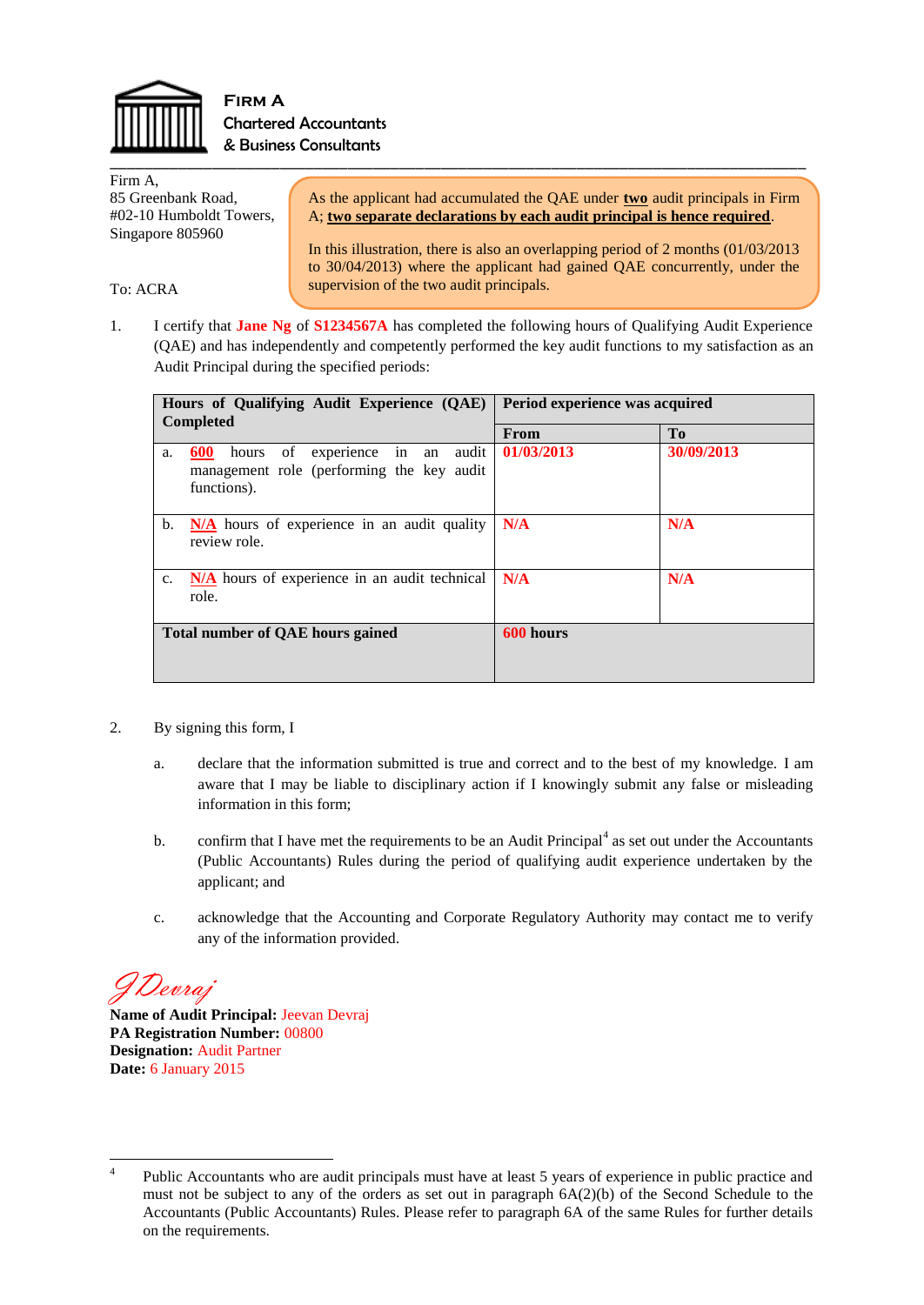

**Firm A**  Chartered Accountants & Business Consultants

| Firm A.<br>85 Greenbank Road,<br>#02-10 Humboldt Towers,<br>Singapore 805960 | If the applicant is still under the employment of the firm at the point<br>when the firm prepares the testimonial, the firm may adapt this<br>paragraph accordingly. For example: |
|------------------------------------------------------------------------------|-----------------------------------------------------------------------------------------------------------------------------------------------------------------------------------|
| 06 January 2015                                                              | "This is to certify that Jane Ng of S1234567A has been employed by<br>our firm in the Audit Department from 01/01/2012 to the date of this                                        |
| To: ACRA                                                                     | <b>letter.</b> Her current designation in the firm is as an Audit Manager."                                                                                                       |

- 1. This is to certify that **Jane Ng** of **S1234567A** has been employed by our firm in the **Audit Department** from **01/01/2012** to **30/09/2013**. Her last held designation in the firm was as an **Audit Manager**.
- 2. She has completed the following hours of Qualifying Audit Experience (QAE) during the periods specified, and has independently and competently performed the key audit functions to the satisfaction of the Audit Principals in the firm as follows:

| Hours of Qualifying Audit Experience (QAE)                                                                    | Period experience was acquired |            |
|---------------------------------------------------------------------------------------------------------------|--------------------------------|------------|
| <b>Completed</b>                                                                                              | <b>From</b>                    | Tо         |
| hours of experience in an<br>1,100<br>audit<br>a.<br>management role (performing the key audit<br>functions). | 01/10/2012                     | 30/09/2013 |
| N/A hours of experience in an audit quality<br>b.<br>review role.                                             | N/A                            | N/A        |
| N/A hours of experience in an audit technical<br>$c_{\cdot}$<br>role.                                         | N/A                            | N/A        |
| <b>Total number of QAE hours gained</b>                                                                       | 1100 hours                     |            |

| <b>Name of Audit Principals</b> | <b>PA Registration No.</b> | Period experience was acquired |            |
|---------------------------------|----------------------------|--------------------------------|------------|
|                                 |                            | From                           | Tо         |
| Sarinah Majid                   | 00968                      | 01/10/2012                     | 30/04/2013 |
| Jeevan Devraj                   | 00800                      | 01/03/2013                     | 30/09/2013 |

3. The duly completed and signed declarations by the relevant Audit Principals are enclosed.

LSim

**Name:** Leonard Sim **Designation: Head of Human Resources Department**